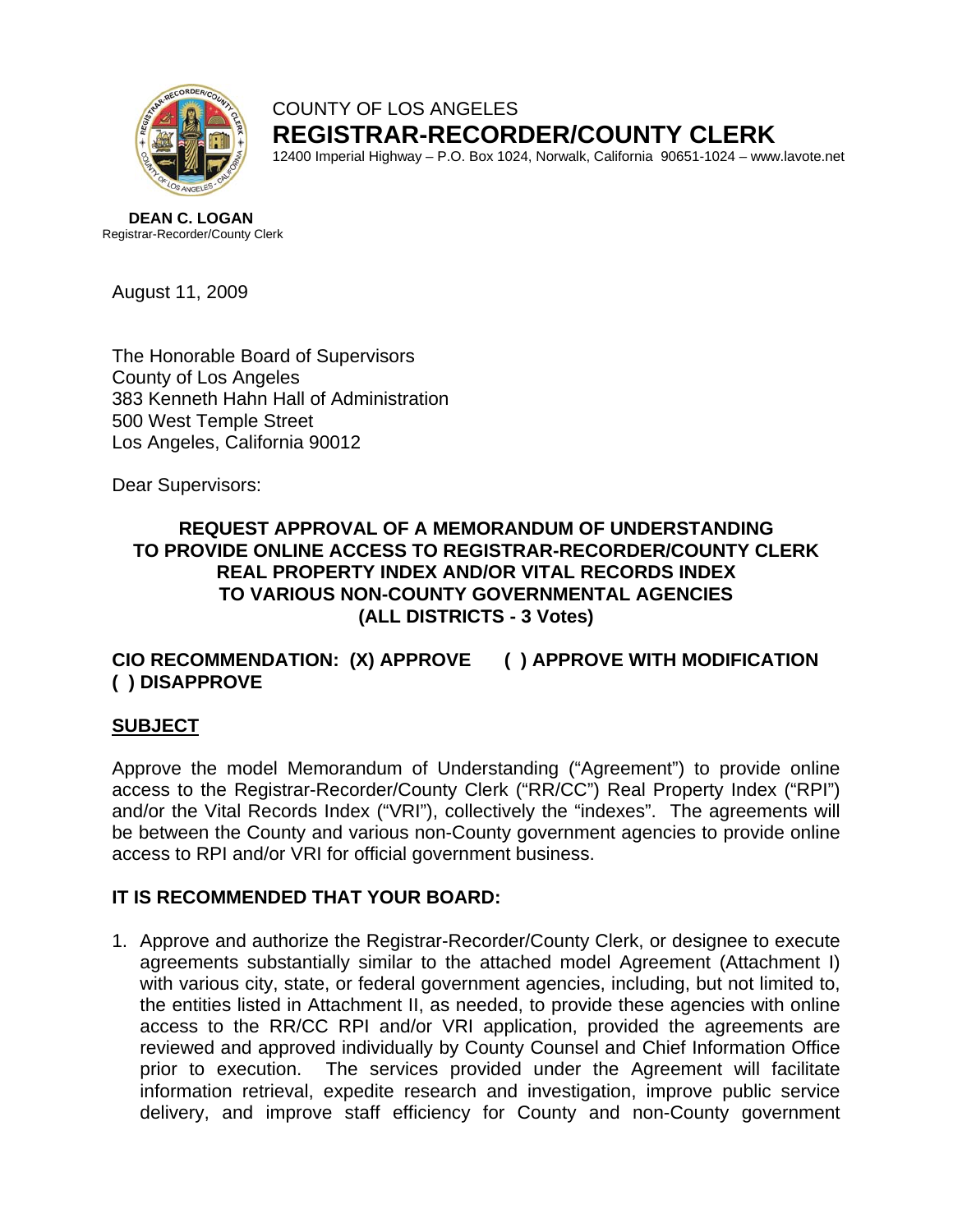The Honorable Board of Supervisors August 11, 2009 Page 2

agencies. The base term of the Agreement would commence upon execution by the parties and run consecutively for two (2) years with five (5) one-year mutual renewal options. The aggregate term of each Agreement will not exceed seven (7) years. There is no cost to the County to provide these agencies with online access to the indexes.

- 2. Authorize the Registrar-Recorder/County Clerk, or designee to prepare and execute amendments to the Agreements, as necessary, provided that County Counsel approval is obtained prior to executing any such amendment.
- 3. Authorize the Registrar-Recorder/County Clerk, or designee to terminate any Agreement pursuant to the termination provisions contained in the Agreement if needed, provided that: (i) County Counsel approval is obtained prior to terminating the Agreement; and (ii) your Board and CEO are notified in writing within fifteen (15) days of terminating an Agreement.

## **PURPOSE/JUSTIFICATION OF RECOMMENDED ACTION:**

The recommended action will provide non-County government agencies with online access to RR/CC's application to view RPI and/or VRI for the purpose of conducting official government business. The services to be provided pursuant to the Agreement are technology-based that allow users to easily search RPI and/or VRI. The agencies would obtain online access to the indexes through the RR/CC's "Your Online Document Access" (YODA) system. Authorized agency employees will have the ability to access the RR/CC indexes from their work computer. Online access to RPI and/or VRI will greatly enhance the efficient use of staff time and public service delivery by decreasing research time, improve efficient utilization of resources, and timely completion of official government business, as well as reduce paper consumption. It will also assist in the investigation of possible criminal activities in real estate fraud.

## Implementation of Strategic Plan Goals:

This request supports the County Strategic Plan as follows:

**Goal No. 1: Operational Effectiveness:** Enhance the quality and productivity of the County workforce. Providing non-County government agencies with online access to the RPI and/or VRI will eliminate staff time and cost to provide the required information in hardcopy format, including paper copies or other media form.

**Goal No. 3: Community and Municipal Services:** Ensure that service delivery systems are efficient, effective and goal-oriented. Approval of the recommended action will expedite the retrieval of information and assist non-County government agencies in providing services to the public. The Agreement delineates the responsibilities of the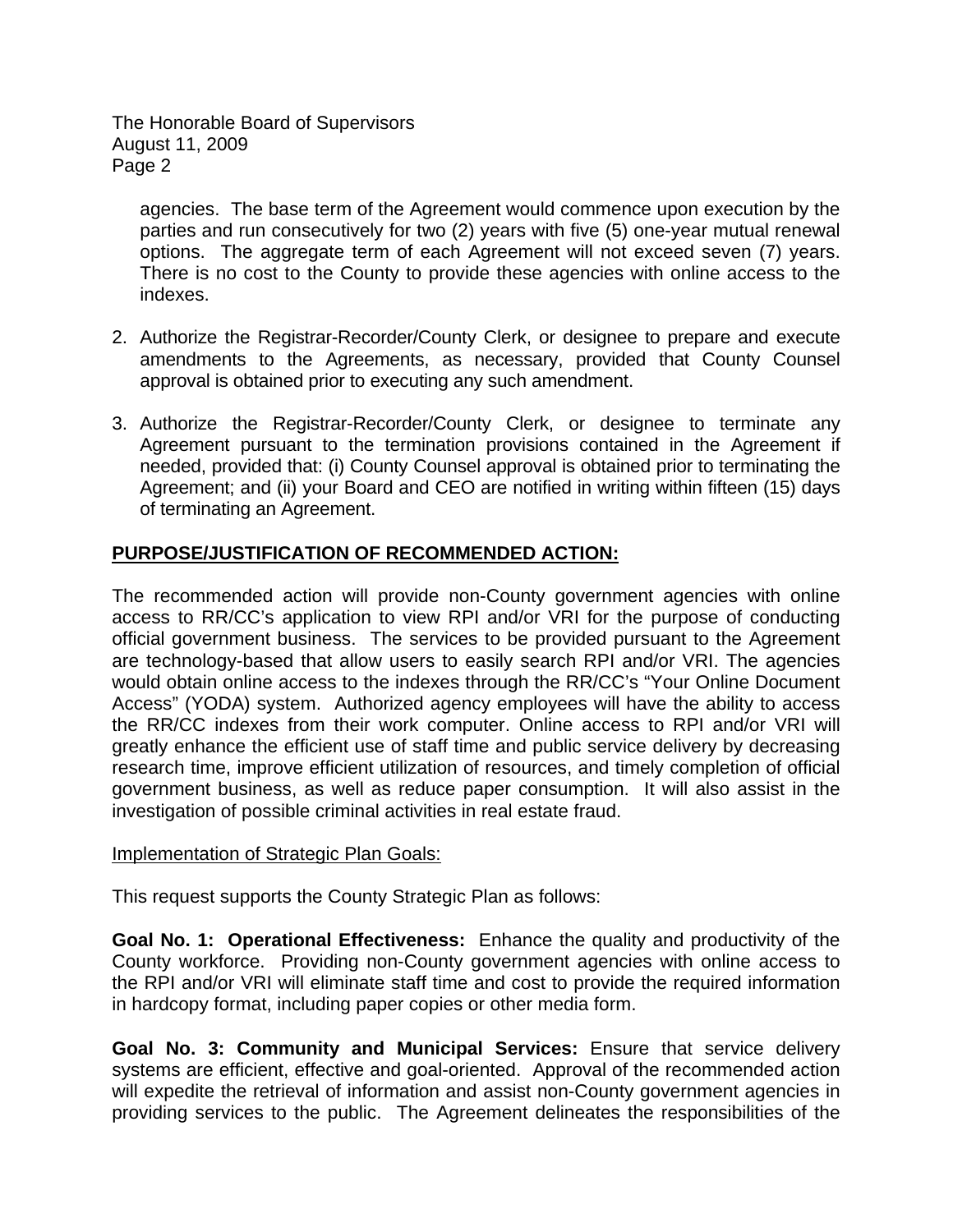The Honorable Board of Supervisors August 11, 2009 Page 3

parties and strengthens collaboration by providing better service at no additional cost to the residents of Los Angeles County.

#### **FISCAL IMPACT/FINANCING:**

There is no cost associated with providing non-County government agencies with online access to RPI and/or VRI. Additionally, there is no cost for maintaining or modifying the agencies' online access. County will not incur any costs, however, the Agreement includes a provision that if County incurs any cost associated with providing any non-County government agency with online access to RPI and/or VRI, the cost will be fully reimbursed by the non-County government agency. There will be no impact to net County cost.

#### **FACTS AND PROVISIONS/LEGAL REQUIREMENTS:**

On January 13, 2009, on a motion from the Second District, the Board directed the RR/CC to expedite a Memorandum of Understanding with the County District Attorney and Sheriff to provide these departments with online access to the RR/CC real property index to facilitate research and investigative efforts when dealing with real estate fraud and foreclosure scam artists. Due to the current economic conditions, your Board requested the RR/CC work closely with various law enforcement agencies in providing access to real property documents, which will expedite document retrieval, shorten investigation time, and utilize law enforcement resources efficiently when investigating allegations of criminal activities and real estate fraud.

The RR/CC's YODA system will allow authorized non-County government agencies to view the real property index and/or vital records index for the sole purpose of conducting official government business. The RR/CC worked with the Chief Information Office and the Chief Information Security Officer to ensure security measures were addressed. The RR/CC set up the ability to track login and logout activity, as well as enforce password changes every 90 days. All parties are required to comply with established security and technical requirements necessary to maintain a secure system.

The Agreement will commence upon execution by the parties, and run consecutively for two (2) years unless sooner terminated, with five (5) one-year extension options, for an aggregate term of seven (7) years.

The Chief Executive Office and Chief Information Office have reviewed and approved this Board letter. County Counsel has reviewed this Board letter and approved as to form the attached Agreement.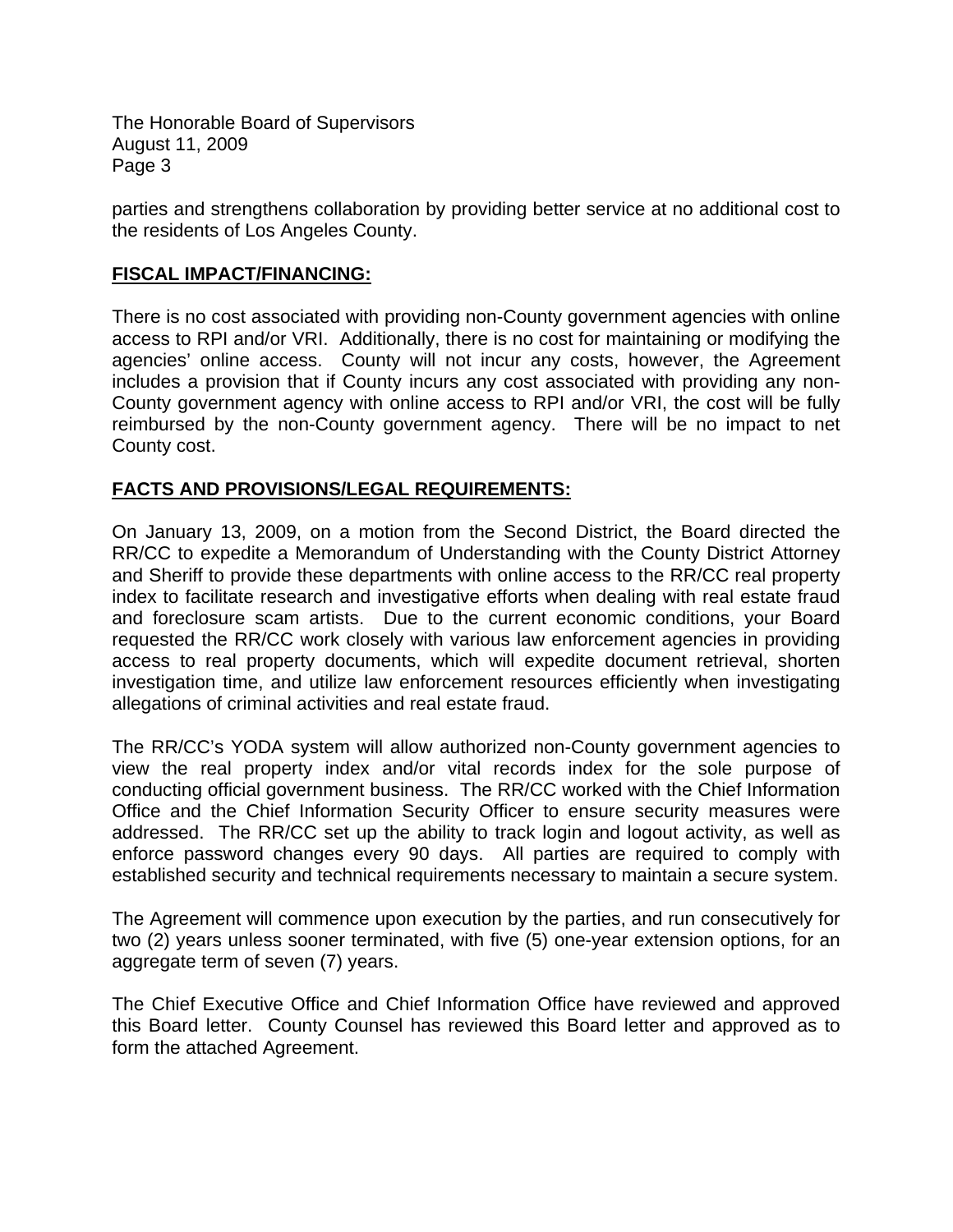The Honorable Board of Supervisors August 11, 2009 Page 4

#### **CONTRACTING PROCESS:**

There was no contracting process associated with the recommended action. **The** model Agreement will be used to establish various government to government agreements.

#### **IMPACT ON CURRENT SERVICES:**

Approval of the recommended action will provide non-County government agencies with online access to RR/CC's RPI and VRI to facilitate a fast, efficient, and effective method of providing government agencies with required information to better serve the public.

#### **CONCLUSION**

Upon approval of the recommendation, it is requested that the Executive Officer/Clerk of the Board return one original stamped copy of the adopted Board letter to:

> County of Los Angeles Registrar-Recorder/County Clerk 12400 Imperial Highway, Room 7201 Norwalk, CA 90650 Attention: Ngozi Ume, Manager Finance and Management Division

Respectfully submitted,

**DEAN C. LOGA** Registrar-Recorder/County Clerk

Reviewed by:

**RICHARD SANCHEZ Acting Chief Information Officer** 

DCL:RS:NU:yt

Attachment (2)

c: Chief Executive Officer **Acting County Counsel Executive Officer, Board of Supervisors**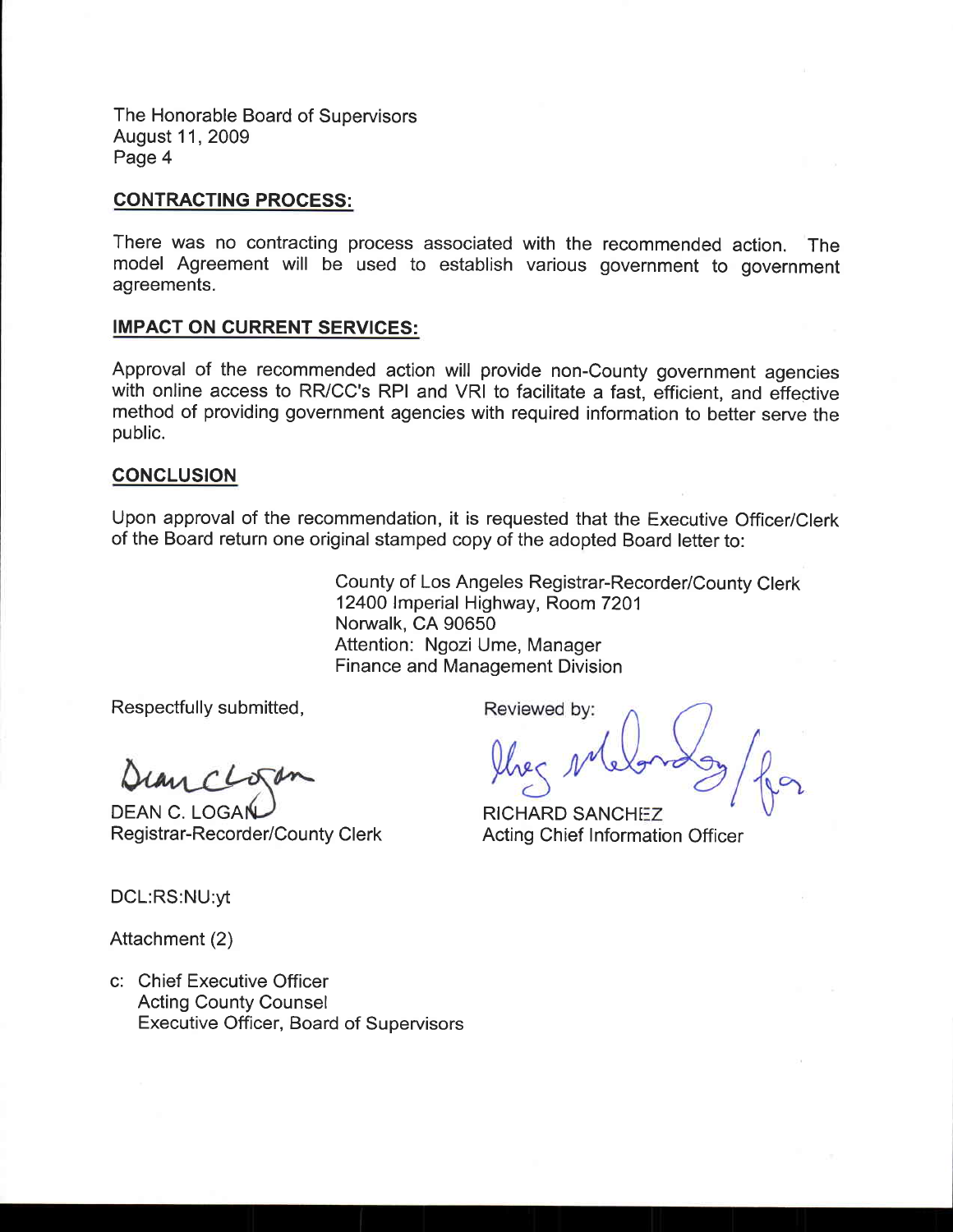| <b>CIO ANALYSIS</b><br>REQUEST TO APPROVE A MEMORANDUM OF UNDERSTANDING TO PROVIDE<br>ON-LINE ACCESS TO REGISTRAR-RECORDER/COUNTY CLERK REAL PROPERTY<br><b>INDEX AND/OR VITAL RECORDS INDEX</b><br>TO VARIOUS NON-COUNTY GOVERNMENTAL AGENCIES |                                           |  |  |  |
|-------------------------------------------------------------------------------------------------------------------------------------------------------------------------------------------------------------------------------------------------|-------------------------------------------|--|--|--|
| <b>CIO RECOMMENDATION:</b><br><b>APPROVE</b><br><b>APPROVE WITH MODIFICATION</b><br><b>DISAPPROVE</b>                                                                                                                                           |                                           |  |  |  |
| <b>Contract Type:</b><br><b>New Contract</b><br><b>Contract Amendment</b><br><b>Sole Source Contract</b><br><b>Hardware Acquisition</b>                                                                                                         | <b>Contract Extension</b><br><b>Other</b> |  |  |  |
| <b>New/Revised Contract Term:</b><br>Base Term: 2 Yrs.                                                                                                                                                                                          | # of Option Yrs: 5                        |  |  |  |
| <b>Contract Components:</b><br><b>Software</b><br><b>Hardware</b><br><b>Professional Services</b>                                                                                                                                               | <b>Telecommunications</b>                 |  |  |  |
|                                                                                                                                                                                                                                                 |                                           |  |  |  |

# Project Executive Sponsor: Dean C. Logan, Registrar-Recorder/County Clerk

# **Budget Information:**

| Y-T-D Contract Expenditures   \$0 |     |
|-----------------------------------|-----|
| <b>Requested Contract Amount</b>  |     |
| <b>Aggregate Contract Amount</b>  | \$0 |

# **Project Background:**

| Yes | No | Question                                                                                                                                                                                          |
|-----|----|---------------------------------------------------------------------------------------------------------------------------------------------------------------------------------------------------|
|     |    | Is this project legislatively mandated?                                                                                                                                                           |
|     |    | Is this project subvented? If yes, what percentage is offset?                                                                                                                                     |
|     |    | Is this project/application applicable to (shared use or interfaced) other<br>departments? If yes, name the other department(s) involved. This MOU may serve<br>as a model for other departments. |

## **Strategic Alignment:**

| Yes                     | No | Question                                                                                            |  |  |  |
|-------------------------|----|-----------------------------------------------------------------------------------------------------|--|--|--|
|                         |    | Is this project in alignment with the County of Los Angeles Strategic Plan?                         |  |  |  |
| $\overline{\mathbb{X}}$ |    | Is this project consistent with the currently approved Department Business<br>Automation Plan?      |  |  |  |
|                         |    | Does the project's technology solution comply with County of Los Angeles IT<br>Directions document? |  |  |  |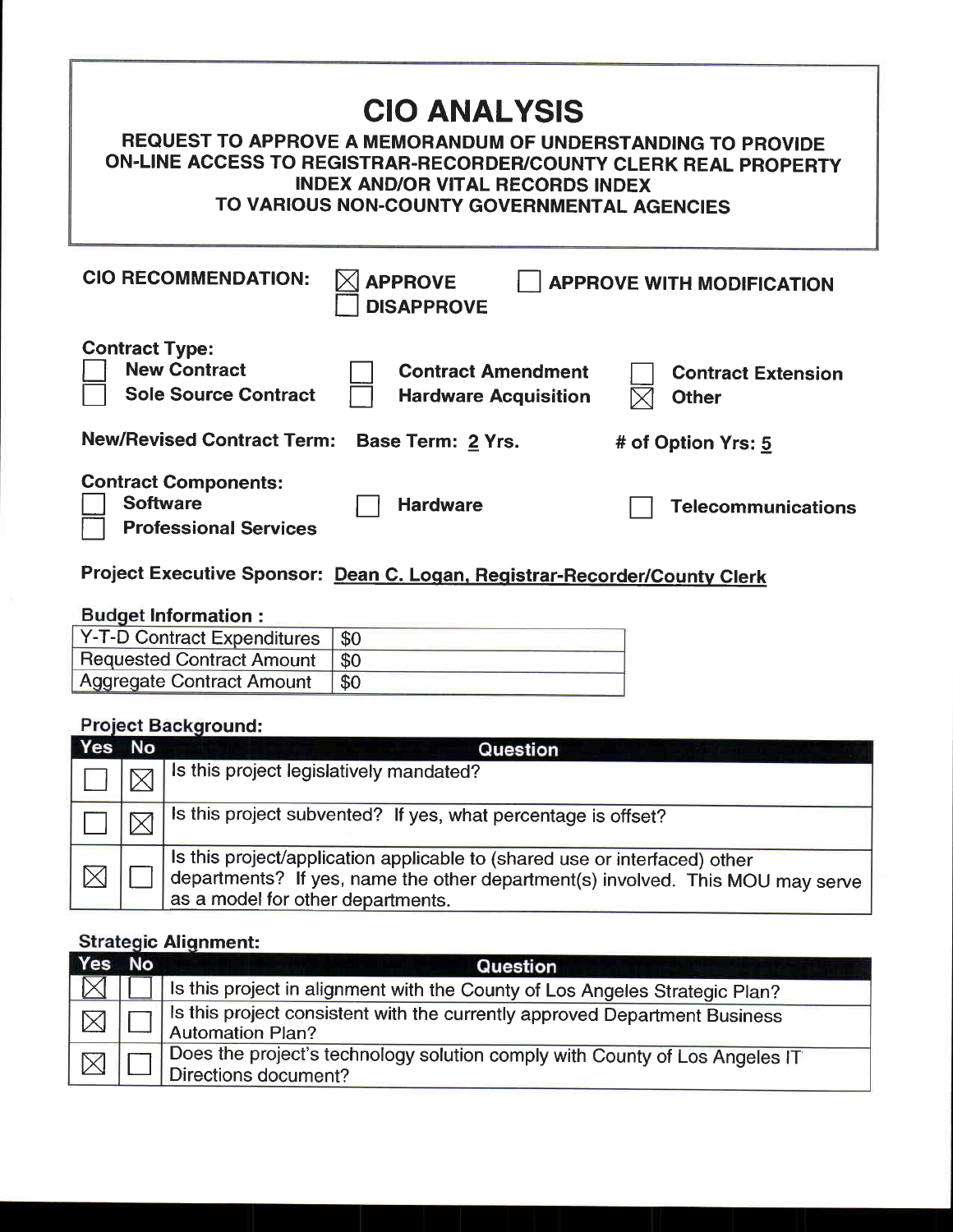|  | $\Box$ $\Box$ Does the project technology solution comply with preferred County of Los Angeles                                      |
|--|-------------------------------------------------------------------------------------------------------------------------------------|
|  | This contract and/or project and its milestone deliverables must be entered into the Information Technology Tracking System (ITTS). |

## **Project/Contract Description:**

The Registrar-Recorder/County Clerk (RR/CC) is requesting Board approval to:

- Execute agreements substantially similar to the Memo Of Understanding (MOU) described above with various city, state, or federal government agencies, as needed, to provide these agencies on-line access to the RR/CC Real Property Index (RPI) and Vital Records Index (VRI) application, provided these agreements are reviewed and approved individually by County Counsel and the Chief Information Office (CIO) prior to execution.
- Prepare and execute amendments to the Agreements, as necessary, provided that County Counsel approval is obtained prior to executing such amendment.
- Terminate any Agreement pursuant to the termination provisions contained in the Agreement, if needed, provided that County Counsel approval is obtained prior to terminating the Agreement, and your Board and the Chief Executive Office (CEO) are notified in writing within 15 days of terminating the Agreement.

#### **Background:**

On January 13, 2009, the Board directed the RR/CC to expedite a MOU with the County District Attorney and Sheriff to provide these departments with on-line access to the RR/CC real property index to facilitate research and investigative efforts when dealing with real estate fraud and foreclosure scams. The recommended MOU expands on this concept by allowing authorized non-County government agencies to view the real property index and/or vital records index for the sole purpose of conducting official government business.

#### **Project Justification/Benefits:**

By providing non-County government agencies on-line access to the real property and vital records indexes, the RR/CC will enhance staff time efficiency and improve service delivery to the public by decreasing research time and streamlining government business. **The** Department also expects to reduce paper consumption because there will be a decrease in the creation of hardcopy documents.

#### **Project Metrics:**

Although many of the benefits related to this MOU will be to the user agencies, we have requested that the Department track the number of agencies accessing the indexes as well as the number of hits from the respective agencies.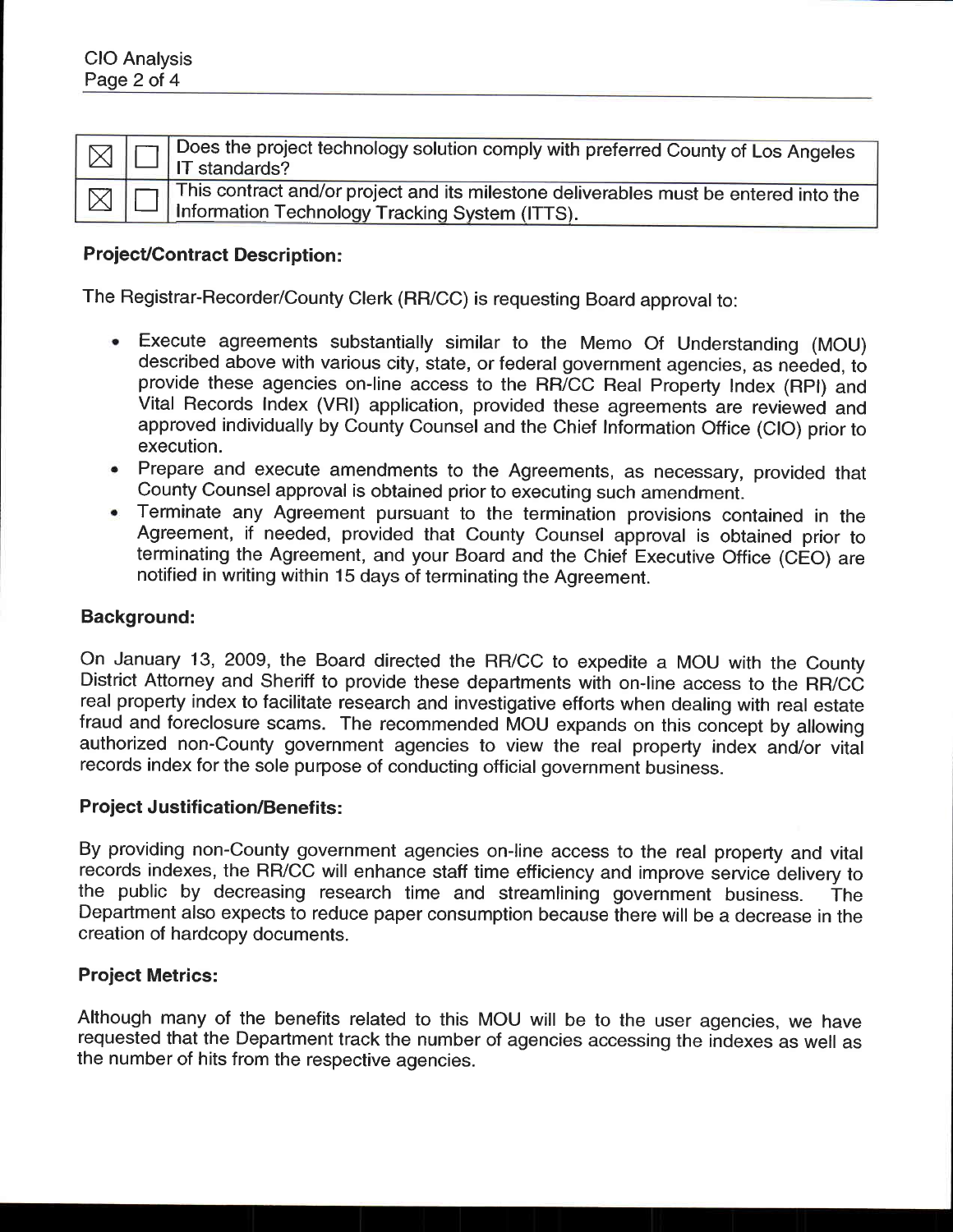## Impact On Service Delivery Or Department Operations, If Proposal Is Not Approved:

Approval of this MOU will provide an efficient method for non-County government agencies to gather necessary information to conduct government business. If this proposal is not approved, the Department will continue responding to information requests with hardcopy documents.

#### **Alternatives Considered:**

None.

## **Project Risks:**

Anytime outside agencies are granted access to on-line County data, security must be addressed.

#### **Risk Mitigation Measures:**

The Department vetted this solution with the Chief Information Security Officer to ensure security measures were addressed. Also, the Department established a process to track log-in and log-out activity, and enforce password changes every 90 days. Additionally, all parties are required to comply with established security and technical requirements to maintain a secure system.

#### **Financial Analysis:**

There is no net County cost. However, the Agreement includes a provision that if the County incurs any costs associated with providing any non-County government agency with on-line access to RPI and/or VRI; the cost will be fully reimbursed by the non-County government agency.

#### **CIO Concerns:**

None.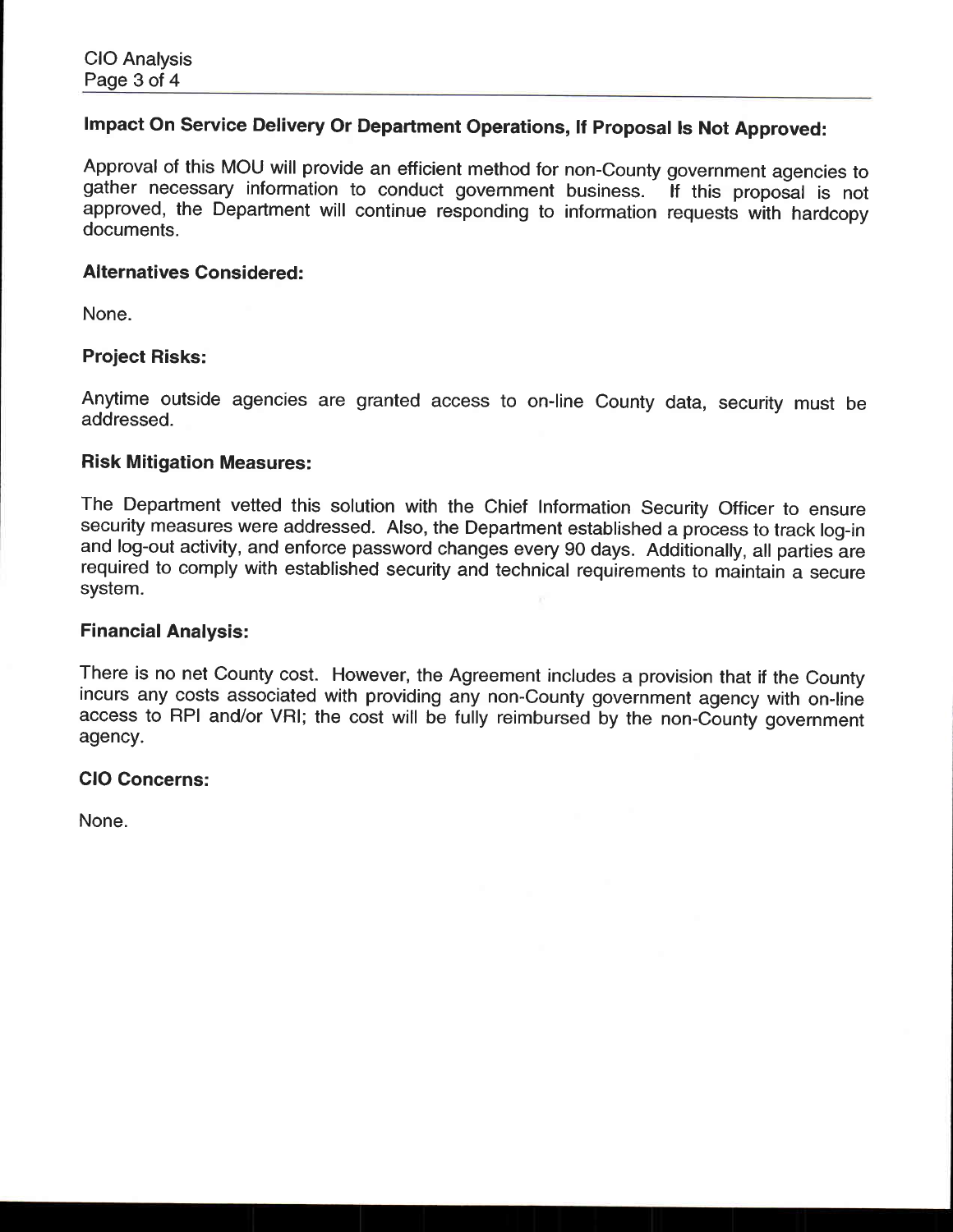## **CIO Recommendations:**

Based on our review of the Board Letter and discussions with the Department, the CIO recommends approval of this proposal.

## **CIO APPROVAL**

| Date Received: | June 26, 2009 |
|----------------|---------------|
| Prepared by:   | Henry Balta   |
| Date:          | July 15, 2009 |
| Approved:      |               |
| Date:          | 200           |
|                |               |

P:\Drafts\CIO ANALYSIS - RRCC MOU for Non County Agencies.doc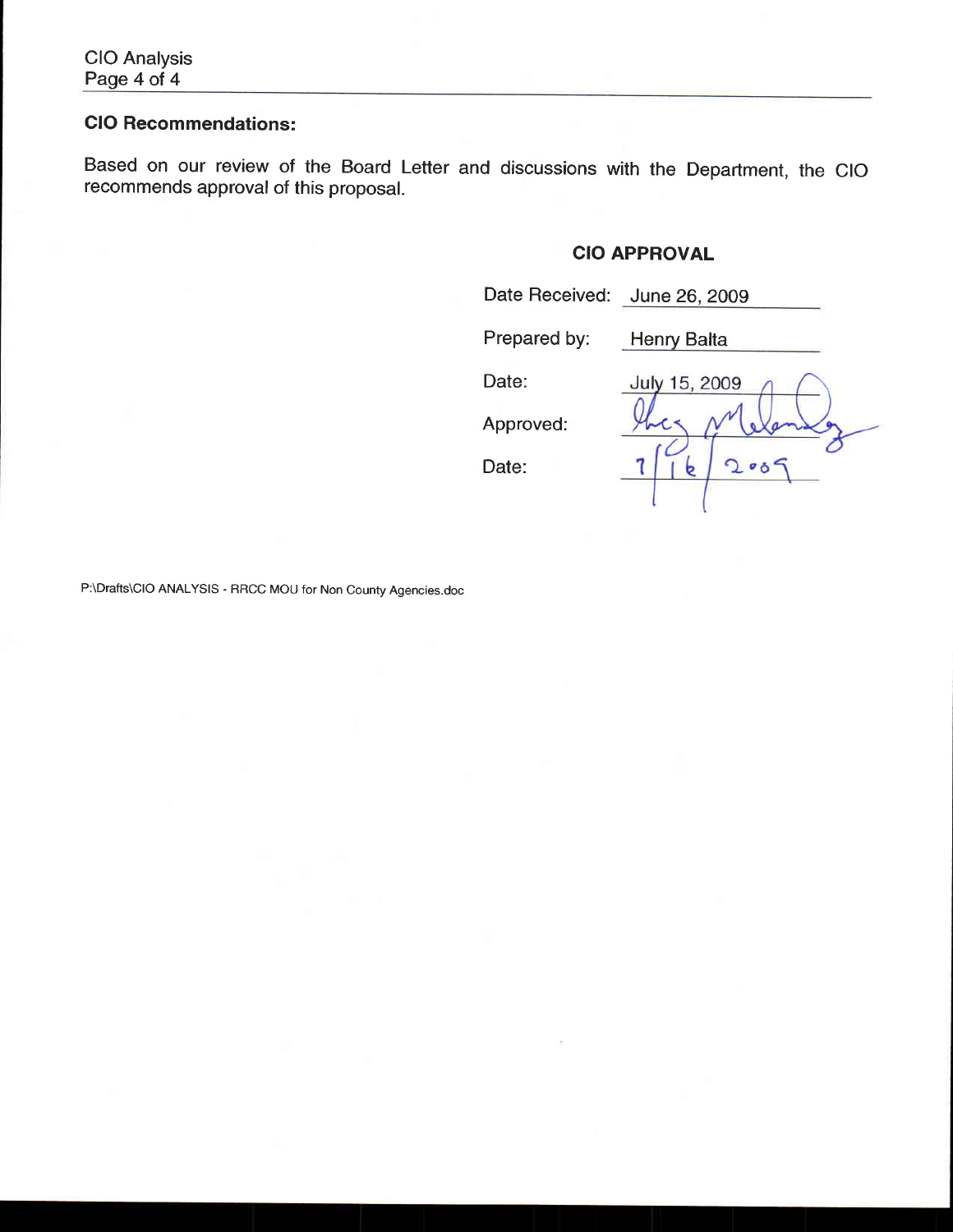# ATTACHMENT I

(MOU)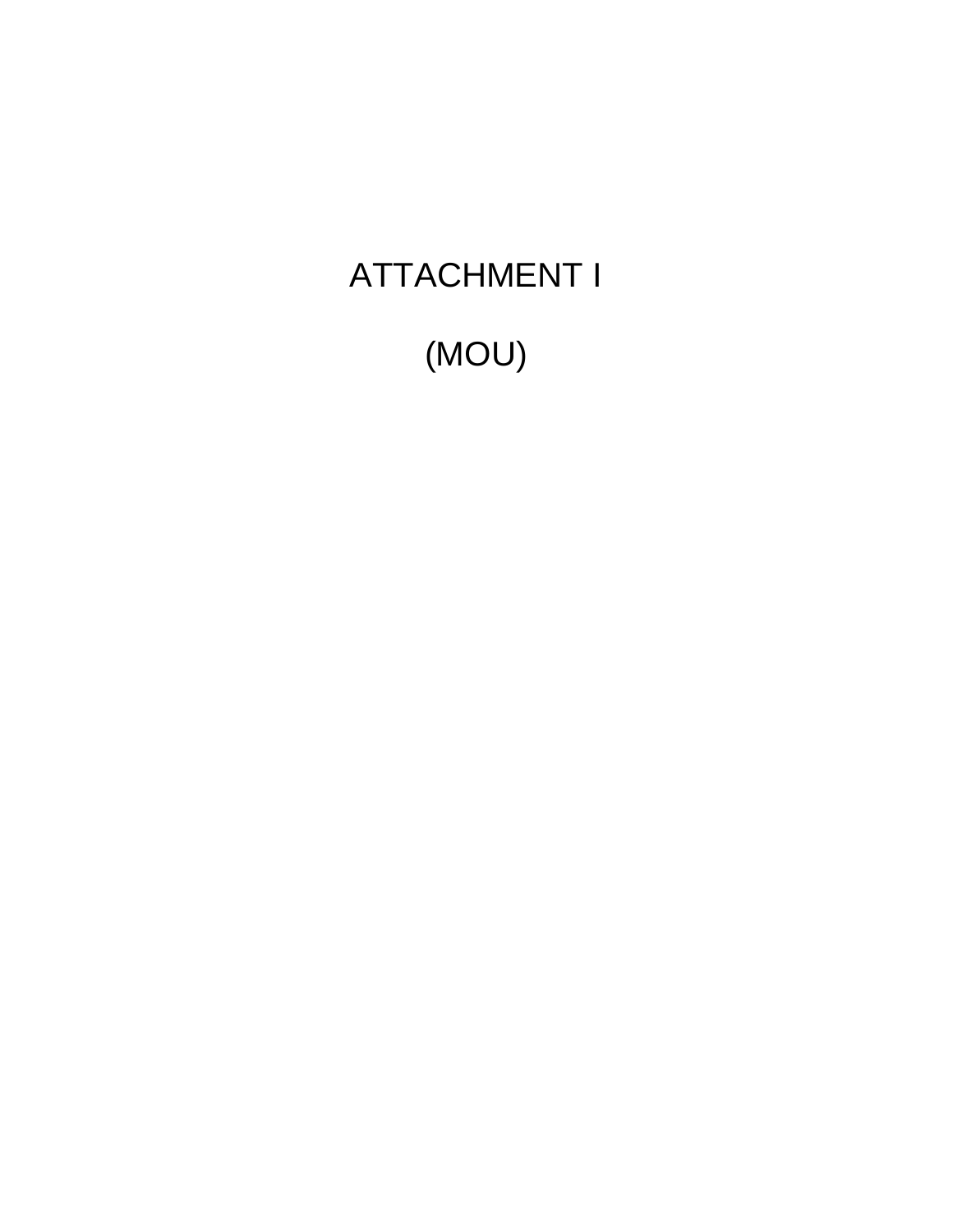## **MEMORANDUM OF UNDERSTANDING**

## **BETWEEN**

## **COUNTY OF LOS ANGELES**

## **AND**

## **NON-COUNTY**

## **FOR**

## **ONLINE ACCESS TO REAL PROPERTY INDEX AND VITAL RECORDS INDEX**

Prepared by:

Department of the Registrar-Recorder/County Clerk Finance and Management Division/Contracts Section 12400 Imperial Highway, Room 5203 Norwalk, CA 90650

**(Month/Year)**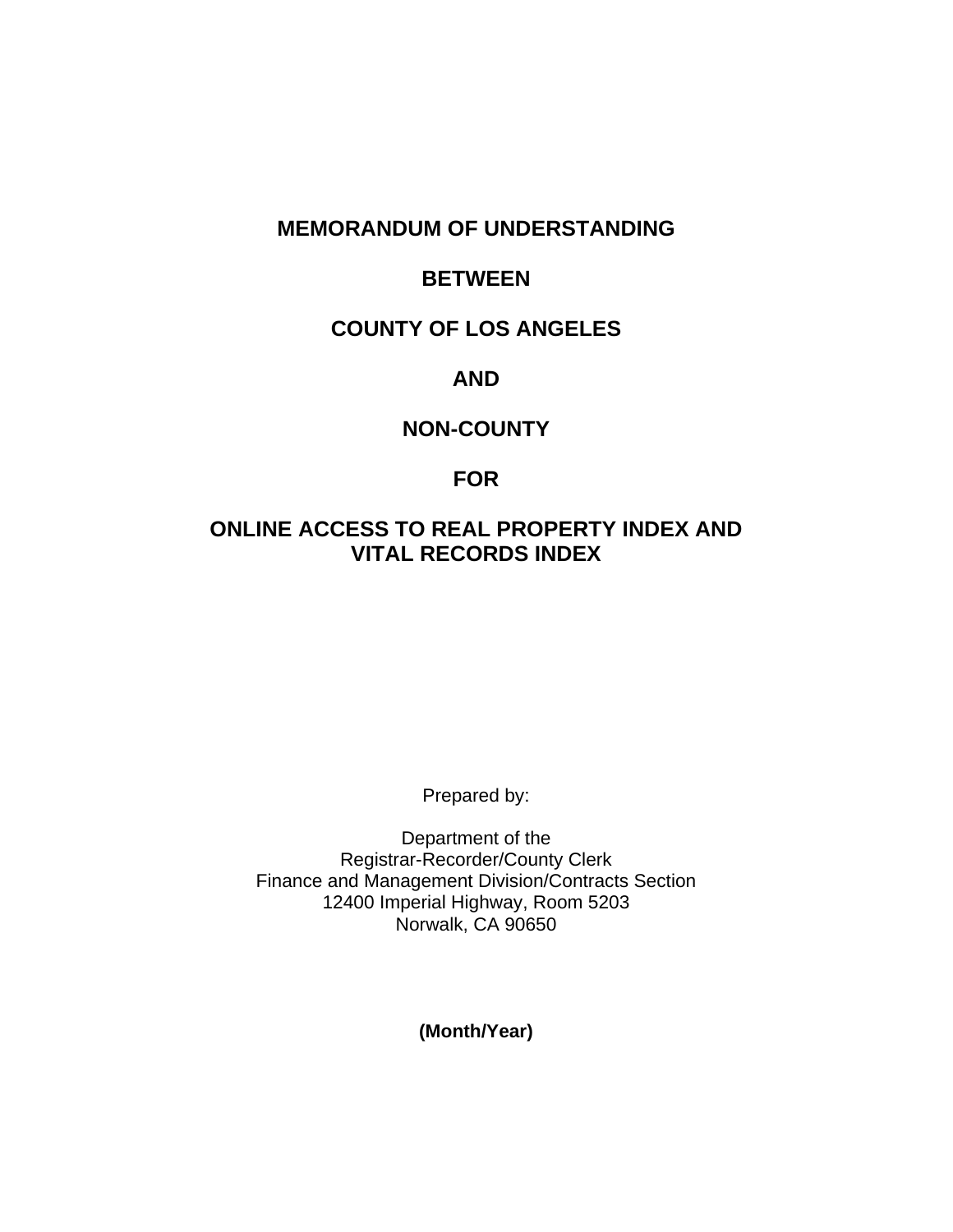## **TABLE OR CONTENTS**

# SECTION PAGE

|  |  | - | , |
|--|--|---|---|
|  |  |   |   |
|  |  |   |   |
|  |  |   |   |
|  |  |   |   |
|  |  |   |   |

## **EXHIBITS**

- 1 USER REGISTRATION FOR ACCESS TO THE REGISTRAR-RECORDER/COUNTY CLERK DATA CENTER
- 2 **AGENCY** REGISTERED USER INFORMATION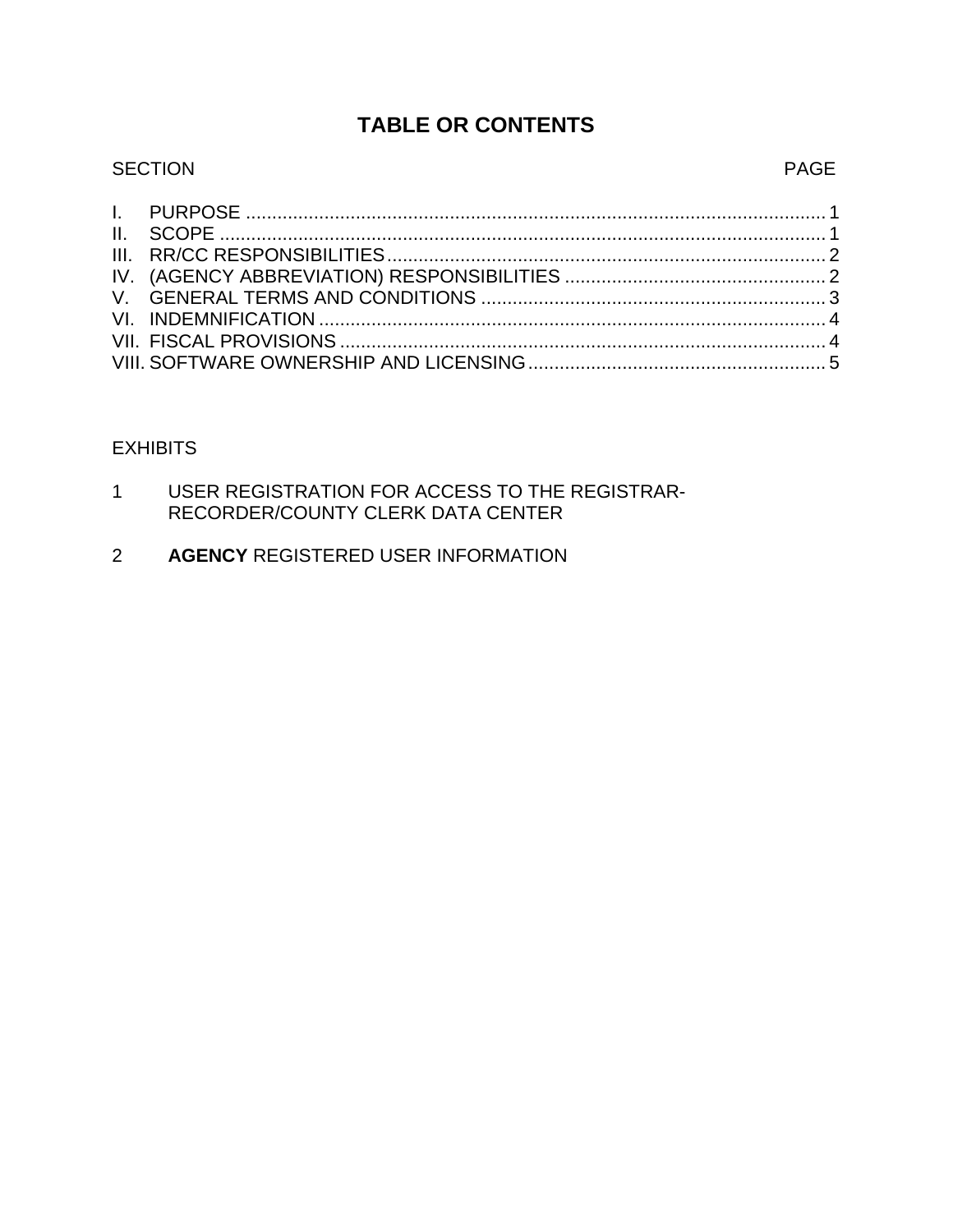#### <span id="page-11-0"></span>**MEMORANDUM OF UNDERSTANDING BETWEEN COUNTY OF LOS ANGELES AND AGENCY FOR ONLINE ACCESS TO REAL PROPERTY INDEX AND VITAL RECORDS INDEX**

 This Memorandum of Understanding ("Agreement") is made and entered into effect as of the county of Los Angeles, a political subdivision of the State of California ("County"), by and through its Department of the Registrar-Recorder/County Clerk ("RR/CC"), and the (Agency) ("(AGENCY ABBREVIATION)"). County, RR/CC and (AGENCY ABBREVIATION) are hereinafter referred to collectively as the "Parties" and each individually as a "Party."

 WHEREAS, certain (AGENCY ABBREVIATION) are responsible for providing various services ("Services") to residents living within the boundaries of (AGENCY ABBREVIATION);

 WHEREAS, the Services requiring use of the Real Property Index ("RPI") and Vital Records Index ("VRI") by the (AGENCY ABBREVIATION) include, but are not limited to:

(Add what the Agency Dept will use RP for to justify in bullet points)

 WHEREAS, access by the (AGENCY ABBREVIATION) to RR/CC "Your Online Document Access" ("YODA") System will provide (AGENCY Abbreviation) with the ability to view RP and VRI for official (AGENCY ABBREVIATION) business;

 NOW, THEREFORE, in consideration of the mutual covenants herein set forth and the mutual benefits to be derived therefrom, the Parties agree as follows:

## **I. PURPOSE**

The purpose of this Agreement is to provide (AGENCY ABBREVIATION) with online access to view the RPI and VRI for the sole purpose of conducting official (AGENCY ABBREVIATION) business.

## **II. SCOPE**

Pursuant to this Agreement, RR/CC will provide (AGENCY ABBREVIATION) with online access to RR/CC's YODA System to view RPI and VRI which will allow (AGENCY ABBREVIATION) to view indexes of real property and vital records for the sole purpose of conducting official departmental business. (AGENCY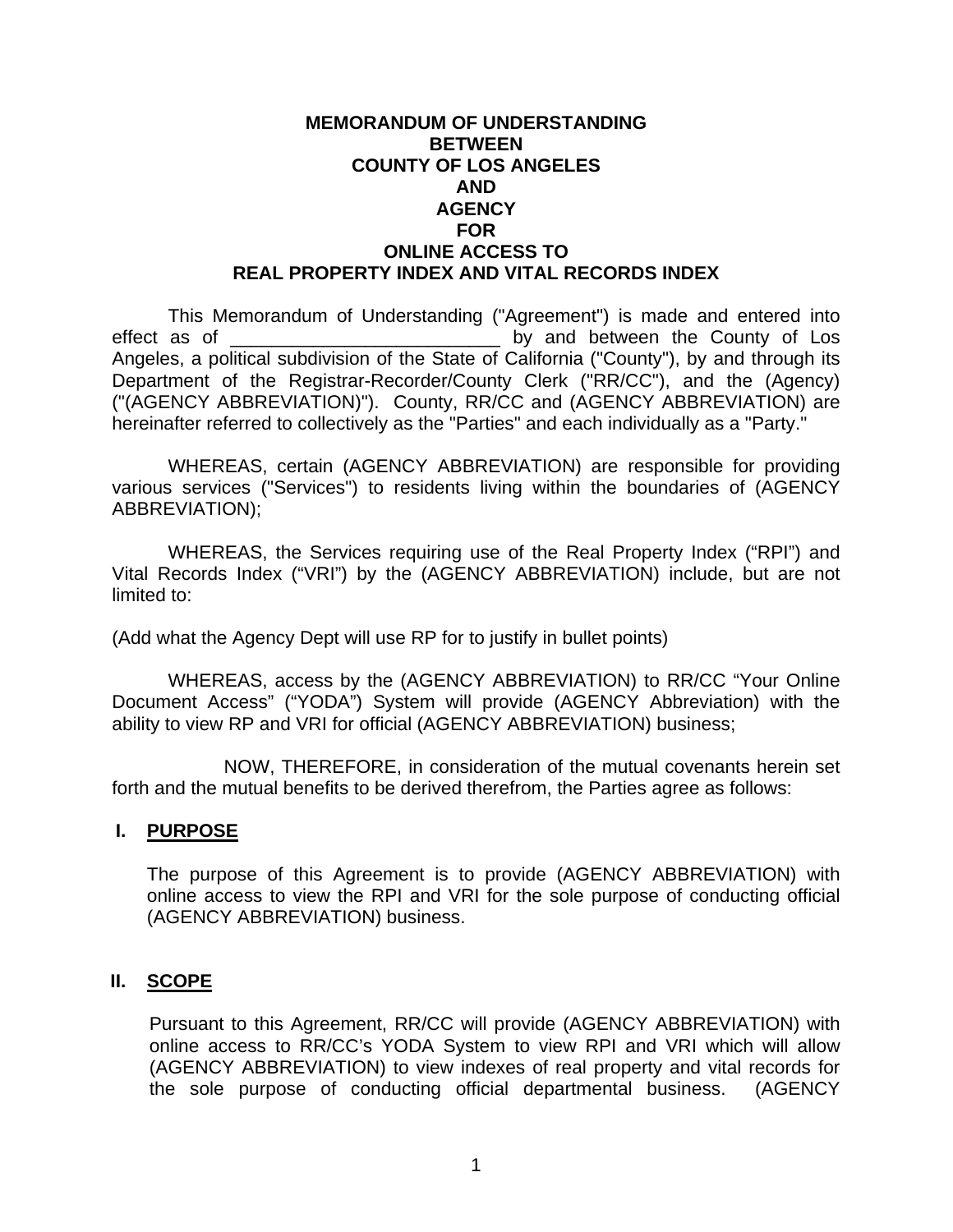<span id="page-12-0"></span>ABBREVIATION) shall not provide RPI and VRI information available on YODA to anyone within (AGENCY ABBREVIATION) for any purpose other than for official (AGENCY ABBREVIATION) business. (AGENCY ABBREVIATION) shall not provide RPI and VRI information available on YODA to any person, agency, or business, including any other (AGENCY ABBREVIATION) department, section or unit without the express written consent of RR/CC.

## **III. RR/CC RESPONSIBILITIES**

1. Upon the completed review and approval of (AGENCY ABBREVIATION)'s written request to RR/CC for online access to YODA, RR/CC Public Records Division Manager shall provide (AGENCY ABBREVIATION) with the User Registration for Access to the Registrar-Recorder/County Clerk Data Center form, connection information, and user accounts to allow authorized (AGENCY ABBREVIATION) employees access the YODA System to view RPI and VRI for the sole purpose of conducting official (Agency Abbreviation) business.

## **IV. (AGENCY ABBREVIATION) RESPONSIBILITIES**

- 1. (AGENCY ABBREVIATION) shall cause each (AGENCY ABBREVIATION) employee assigned to access YODA to complete and sign a User Registration for Access to the Registrar-Recorder/County Clerk Data Center form. A sample copy of the user registration form is attached hereto for informational purposes as Exhibit 1. Upon execution of the Agreement, the RR/CC Public Records Division Manager shall provide (AGENCY ABBREVIATION) with the user registration form to be completed and signed for each (AGENCY ABBREVIATION) employee assigned to access YODA and herein incorporated as part of this Agreement. The user registration form shall also be used by (AGENCY ABBREVIATION) for any changes or deletions to (AGENCY ABBREVIATION) employee access. (AGENCY ABBREVIATION) shall submit a user registration form to RR/CC prior to any employee access changes or no later than five (5) business days after any deletions. User registration forms, once signed by the authorizing (AGENCY ABBREVIATION) manager, shall be addressed to RR/CC's contact as set forth in Section V, (General Terms) of this Agreement.
- 2. (AGENCY ABBREVIATION) shall maintain the confidentiality of all information obtained from RPI and VRI in accordance with all applicable Federal, State and local laws, rules and regulations.
- 3. (AGENCY ABBREVIATION) shall restrict its use of RPI and VRI to official (AGENCY ABBREVIATION) business. Any unauthorized use of RPI and VRI by (AGENCY ABBREVIATION)'s employee, will be cause for immediate termination of this Agreement.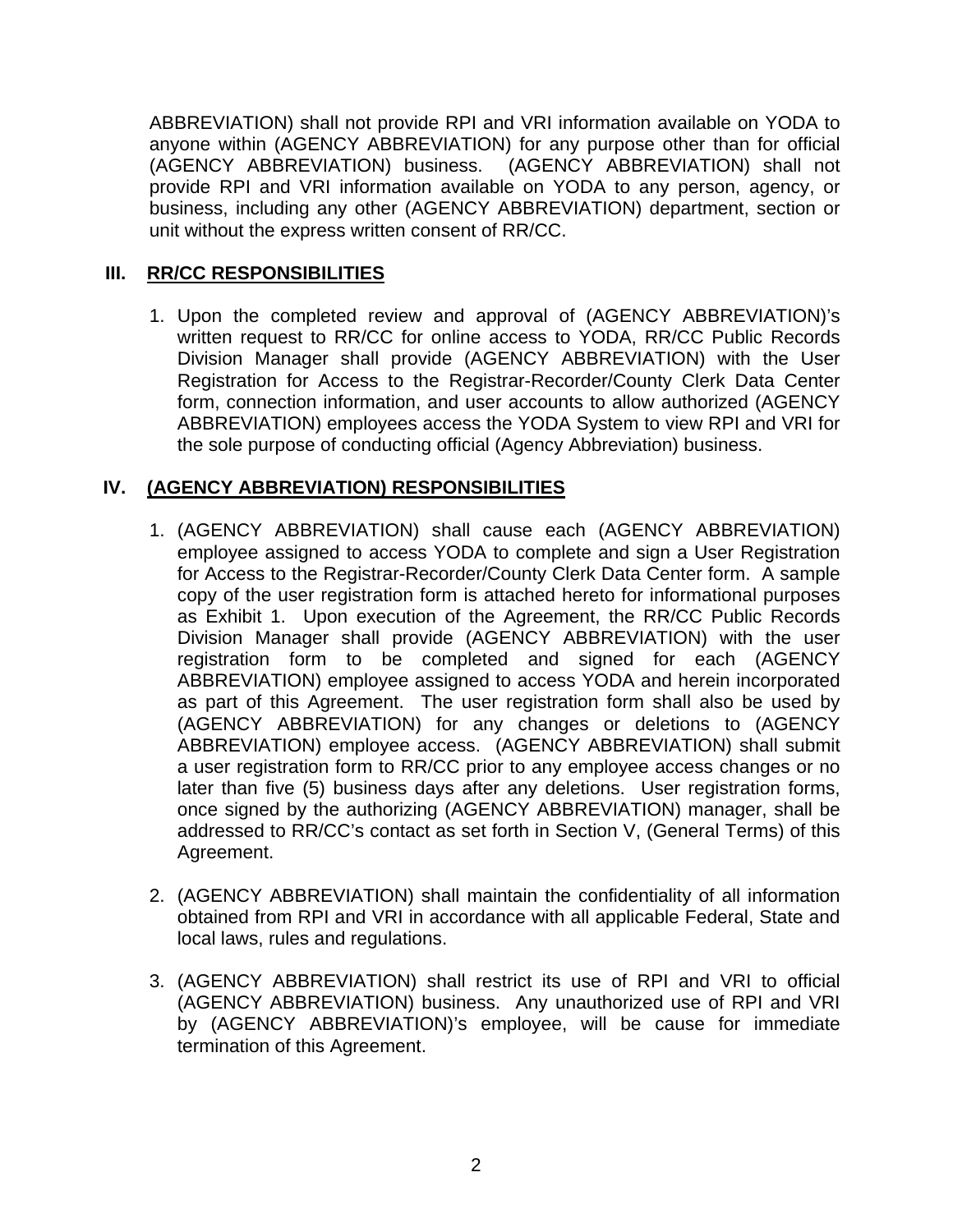- <span id="page-13-0"></span>4. (AGENCY ABBREVIATION) shall establish appropriate procedures, which RR/CC can request at any time to ensure that all information is safeguarded from improper disclosure in accordance with all applicable Federal, State, and local laws, rules and regulations and shall inform all of its officers, employees, and agents having access to RPI and VRI of the confidentiality provisions of this Agreement.
- 5. RR/CC retains the right to audit (AGENCY ABBREVIATION) compliance with the terms and conditions of this Agreement. In the event that an audit is conducted by RR/CC or any State or Federal auditor in connection to this Agreement, (AGENCY ABBREVIATION) shall be solely liable for its respective audit findings and sanctions, if any.
- 6. (AGENCY ABBREVIATION) shall not copy or modify any computer software associated with the services provided under this Agreement.
- 7. (AGENCY ABBREVIATION) shall complete Exhibit 2 (Registered User Information) and submit with signed Agreement.

## **V. GENERAL TERMS AND CONDITIONS**

- 1. This Agreement shall take effect upon the execution hereof by the Parties, and shall expire two (2) years thereafter (hereinafter, the "Initial Term"), unless sooner terminated or extended, in whole or in part, as provided in this Agreement. Upon expiration of the Initial Term, and upon mutual agreement by the Parties, the (AGENCY ABBREVIATION) and County may renew this Agreement for five (5) additional one-year terms (each such additional term, hereinafter an "Extended Term") one (1) year at a time through a written amendment to this Agreement.
- 2. Either Party may terminate this Agreement by giving thirty (30) days prior written notice thereof to the other Party.
- 3. This Agreement may be modified or amended only upon the mutual written consent of the Parties.
- 4. The Registered (AGENCY ABBREVIATION) department shall be subject to the terms and conditions of this Agreement.
- 5. Online access to YODA under this Agreement is solely to allow (AGENCY ABBREVIATION) to view RPI and VRI for the sole purpose of conducting official (Agency Abbreviation) business.
- 6. Each Party will appoint a person to serve as the official contact and coordinate the activities of the respective Party in carrying out this Agreement. Unless otherwise provided under this Agreement, all notices, submissions or deliveries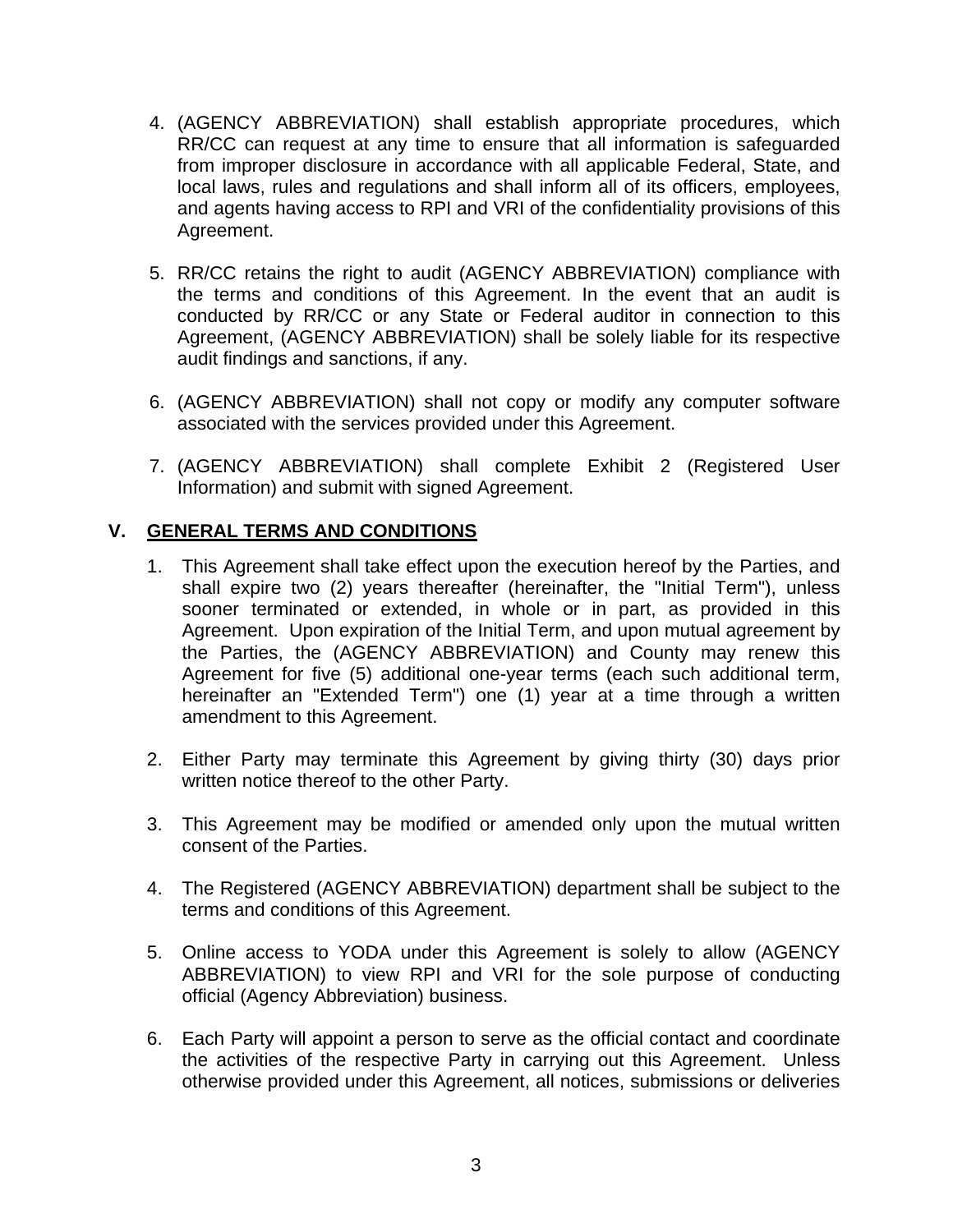<span id="page-14-0"></span>to be made to RR/CC and (AGENCY ABBREVIATION) under this Agreement shall be directed as indicated below.

**The RR/CC contact for this Agreement is:** 

**Kathy Treggs, Manager Public Records Division County of Los Angeles Registrar-Recorder/County Clerk 12400 Imperial Highway, Room 5001A Norwalk, CA 90650 Telephone Number: (562) 462-2081 Fax Number: (562) 868-5139 E-mail Address: KTreggs@rrcc.lacounty.gov** 

And

**The** (AGENCY ABBREVIATION) **contact for this Agreement is:**

(Name, Title) **Address** 

**Telephone Number: Fax Number: E-mail Address:** 

## **VI. INDEMNIFICATION**

(AGENCY ABBREVIATION) shall indemnify, defend and hold harmless the RRCC, its Special Districts, elected and appointed officers, employees, and agents from and against any and all liability, including but not limited to demands, claims, actions, fees, costs, and expenses (including attorney and expert witness fees), arising from or connected with the (AGENCY ABBREVIATION)'s acts and/or omissions arising from and/or relating to this Agreement.

## **VII. FISCAL PROVISIONS**

1. RR/CC shall provide (AGENCY ABBREVIATION) with online access to YODA at no cost. However, in the event that any unforeseen additional cost or fees are incurred by RR/CC in connection with the (AGENCY ABBREVIATION)'s online access to the RP Index, including but not limited to, any licensing fees or costs which may be imposed by software manufacturers, RR/CC shall notify (AGENCY ABBREVIATION) in advance of imposing said fees/costs and a negotiated Amendment shall be executed between both parties in accordance with Section V (General Terms and Conditions), Paragraph 3 of the Agreement.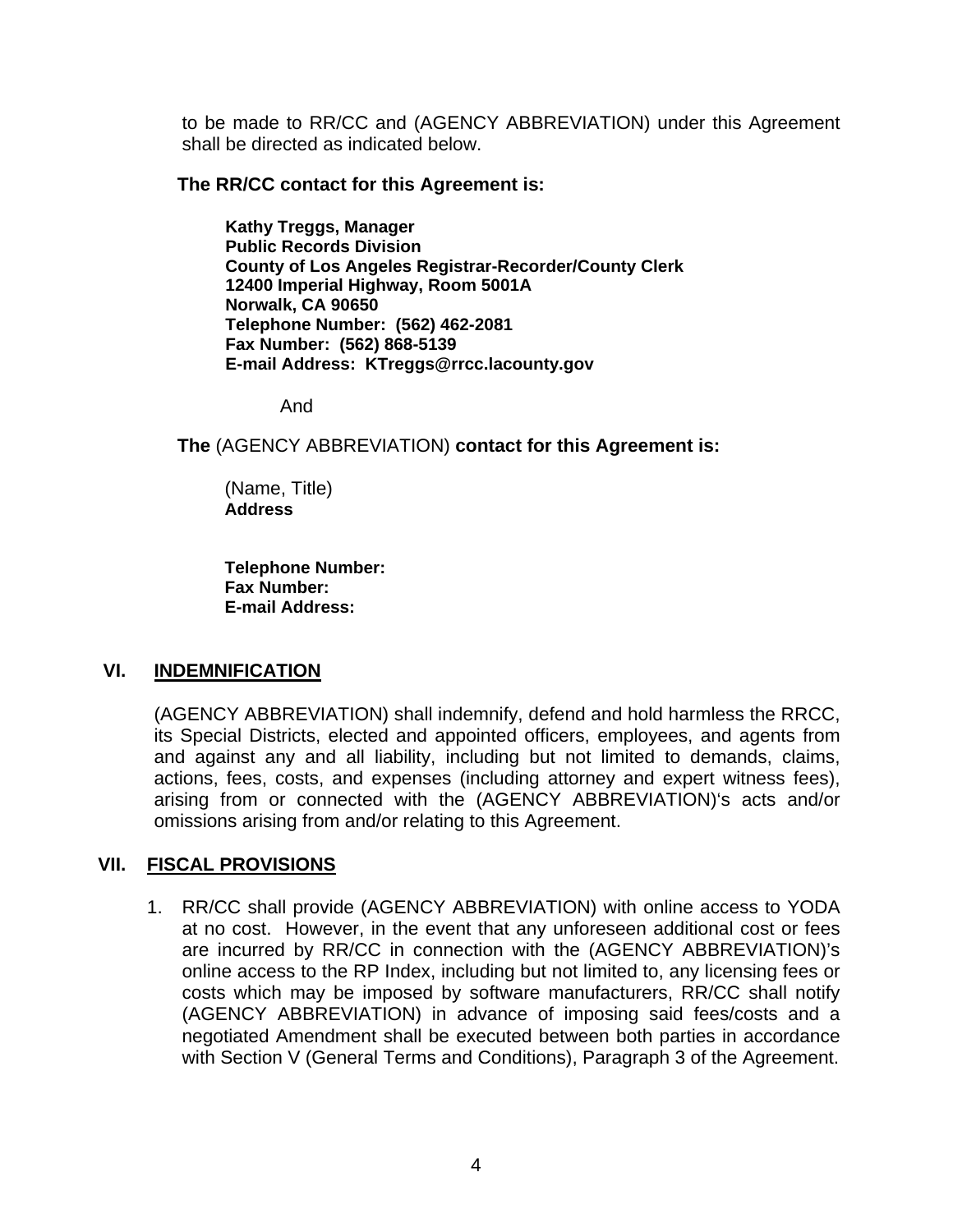<span id="page-15-0"></span>2. This Agreement is not intended to encumber any funds for any costs to maintain the online access to YODA.

## **VIII. SOFTWARE OWNERSHIP AND LICENSING**

- 1. Subject to the terms and conditions herein and any use restrictions set forth in this Agreement, RR/CC grants (AGENCY ABBREVIATION) a non-exclusive, non-transferable license to use RR/CC's YODA to view RPI and VRI for official departmental business purposes only. The license shall commence on the effective date of this Agreement and shall continue in effect until termination of this Agreement.
- 2. In addition, RR/CC reserves the right to grant (AGENCY ABBREVIATION) additional non-exclusive, non-transferable license(s) to use YODA or any applicable system replacing YODA.

[THIS SPACE LEFT BLANK INTENTIONALLY]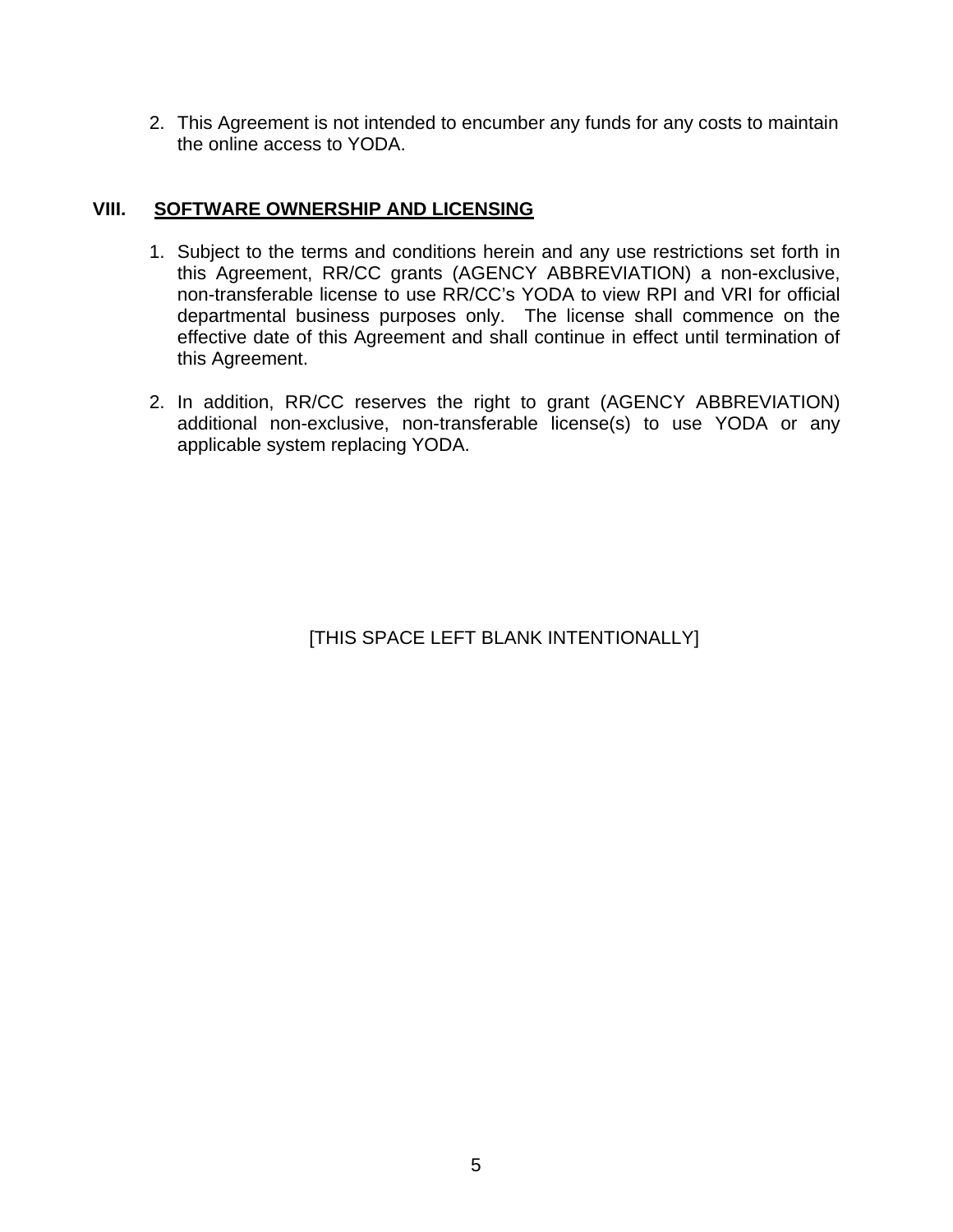## **MEMORANDUM OF UNDERSTANDING BETWEEN COUNTY OF LOS ANGELES AND NON COUNTY) FOR ONLINE ACCESS TO REAL PROPERTY INDEX AND VITAL RECORDS INDEX**

IN WITNESS WHEREOF, and executed as the date first above written above, the Parties to this Agreement do hereby agree and consent to all terms and conditions provided herein.

**(NAME OF AGENCY)** 

(Name and Title)

**COUNTY OF LOS ANGELES** 

DEAN C. LOGAN Registrar-Recorder/ County Clerk

APPROVED AS TO FORM: ROBERT E. KALUNIAN Acting County Counsel

 $By_$ 

 $\overline{a}$ 

Name of County Counsel Deputy County Counsel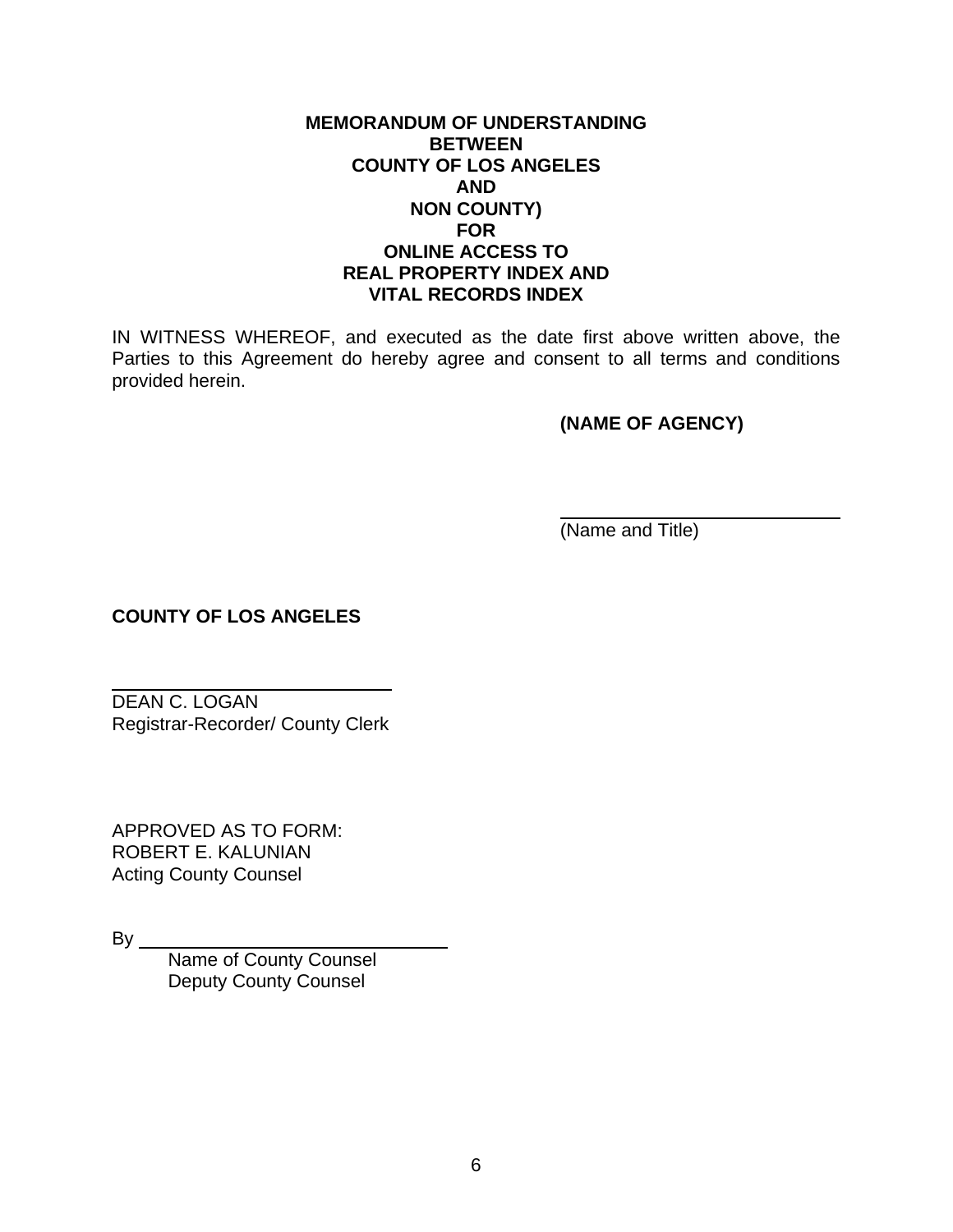

## USER REGISTRATION FOR ACCESS TO THE REGISTRAR-RECORDER/COUNTY CLERK DATA CENTER **AGENCIES**

| 1) Date: 2008. [2010] Date: 2008. [2010] Date: 2008. [2010] Date: 2008. [2010] Date: 2008. [2010] Date: 2008. [2010] Date: 2008. [2010] Date: 2008. [2010] Date: 2008. [2010] Date: 2008. [2010] Date: 2008. [2010] Date: 2008<br>3) Logon ID (change and delete only):<br>and the control of the control of the control of the control of the control of the control of the control of the control of the control of the control of the control of the control o | 2) Check One:                    | $\Box$ Add ID | $\Box$ Delete ID:  | □ Change Access |  |
|-------------------------------------------------------------------------------------------------------------------------------------------------------------------------------------------------------------------------------------------------------------------------------------------------------------------------------------------------------------------------------------------------------------------------------------------------------------------|----------------------------------|---------------|--------------------|-----------------|--|
|                                                                                                                                                                                                                                                                                                                                                                                                                                                                   | <b>USER INFORMATION:</b>         |               |                    |                 |  |
| 4) Full Name: All Contract Contract Contract Contract Contract Contract Contract Contract Contract Contract Contract Contract Contract Contract Contract Contract Contract Contract Contract Contract Contract Contract Contra                                                                                                                                                                                                                                    |                                  |               | 5) Work Phone #: ( |                 |  |
|                                                                                                                                                                                                                                                                                                                                                                                                                                                                   |                                  |               | 7) Supervisor:     |                 |  |
|                                                                                                                                                                                                                                                                                                                                                                                                                                                                   |                                  |               |                    |                 |  |
| 9) Employee Status (Check and complete one):                                                                                                                                                                                                                                                                                                                                                                                                                      |                                  |               |                    |                 |  |
|                                                                                                                                                                                                                                                                                                                                                                                                                                                                   |                                  |               |                    |                 |  |
| 10) Purpose for access: Management of Purpose for access:                                                                                                                                                                                                                                                                                                                                                                                                         |                                  |               |                    |                 |  |
|                                                                                                                                                                                                                                                                                                                                                                                                                                                                   | <b>CHECK REQUIRED FUNCTIONS:</b> |               |                    |                 |  |
|                                                                                                                                                                                                                                                                                                                                                                                                                                                                   | <b>RECORDER SYSTEMS</b>          |               |                    |                 |  |
|                                                                                                                                                                                                                                                                                                                                                                                                                                                                   | <b>VITAL RECORDS</b>             |               |                    |                 |  |
|                                                                                                                                                                                                                                                                                                                                                                                                                                                                   | <b>Vital Records Inquiry</b>     |               |                    |                 |  |
|                                                                                                                                                                                                                                                                                                                                                                                                                                                                   |                                  |               |                    |                 |  |
|                                                                                                                                                                                                                                                                                                                                                                                                                                                                   | <b>RECORDABLE DOCUMENTS</b>      |               |                    |                 |  |
|                                                                                                                                                                                                                                                                                                                                                                                                                                                                   |                                  |               |                    |                 |  |
|                                                                                                                                                                                                                                                                                                                                                                                                                                                                   | Recordable Documents Inquiry     |               |                    |                 |  |
| <b>SIGNATURE APPROVAL:</b>                                                                                                                                                                                                                                                                                                                                                                                                                                        |                                  |               |                    |                 |  |
| <b>13) EMPLOYEE SIGNATURE</b>                                                                                                                                                                                                                                                                                                                                                                                                                                     |                                  | 14) PHONE     | <b>DATE</b>        |                 |  |
| <b>15) AUTHORIZING MANAGER SIGNATURE</b>                                                                                                                                                                                                                                                                                                                                                                                                                          |                                  | 16) PHONE     |                    | <b>DATE</b>     |  |
| Forms will not be accepted if incomplete.                                                                                                                                                                                                                                                                                                                                                                                                                         |                                  |               |                    |                 |  |
|                                                                                                                                                                                                                                                                                                                                                                                                                                                                   |                                  |               |                    |                 |  |
| <b>RR/CC OPERATION SERVICES USE ONLY:</b><br>MANAGER, RECORDER & COMPUTING SERVICES INITIALS __________                                                                                                                                                                                                                                                                                                                                                           |                                  |               |                    |                 |  |
| MAJOR GROUP CODE: GR ACCOUNT #: A1130082370 BIN #: B12                                                                                                                                                                                                                                                                                                                                                                                                            |                                  |               |                    |                 |  |
| RJE ACCESS NEEDED: N LOCAL SECURITY GROUP _____ TSO CODE: RV                                                                                                                                                                                                                                                                                                                                                                                                      |                                  |               |                    |                 |  |
| ACF2 ______ TSO _______ NAT _______ GRPS ______ APPL ______ R/V _______ BY: ________________________ DATE:_____________                                                                                                                                                                                                                                                                                                                                           |                                  |               |                    |                 |  |
| <b>Return Original Forms to:</b><br>Manager, Public Records Division, 5 <sup>th</sup> Floor, Room 5001A                                                                                                                                                                                                                                                                                                                                                           |                                  |               |                    |                 |  |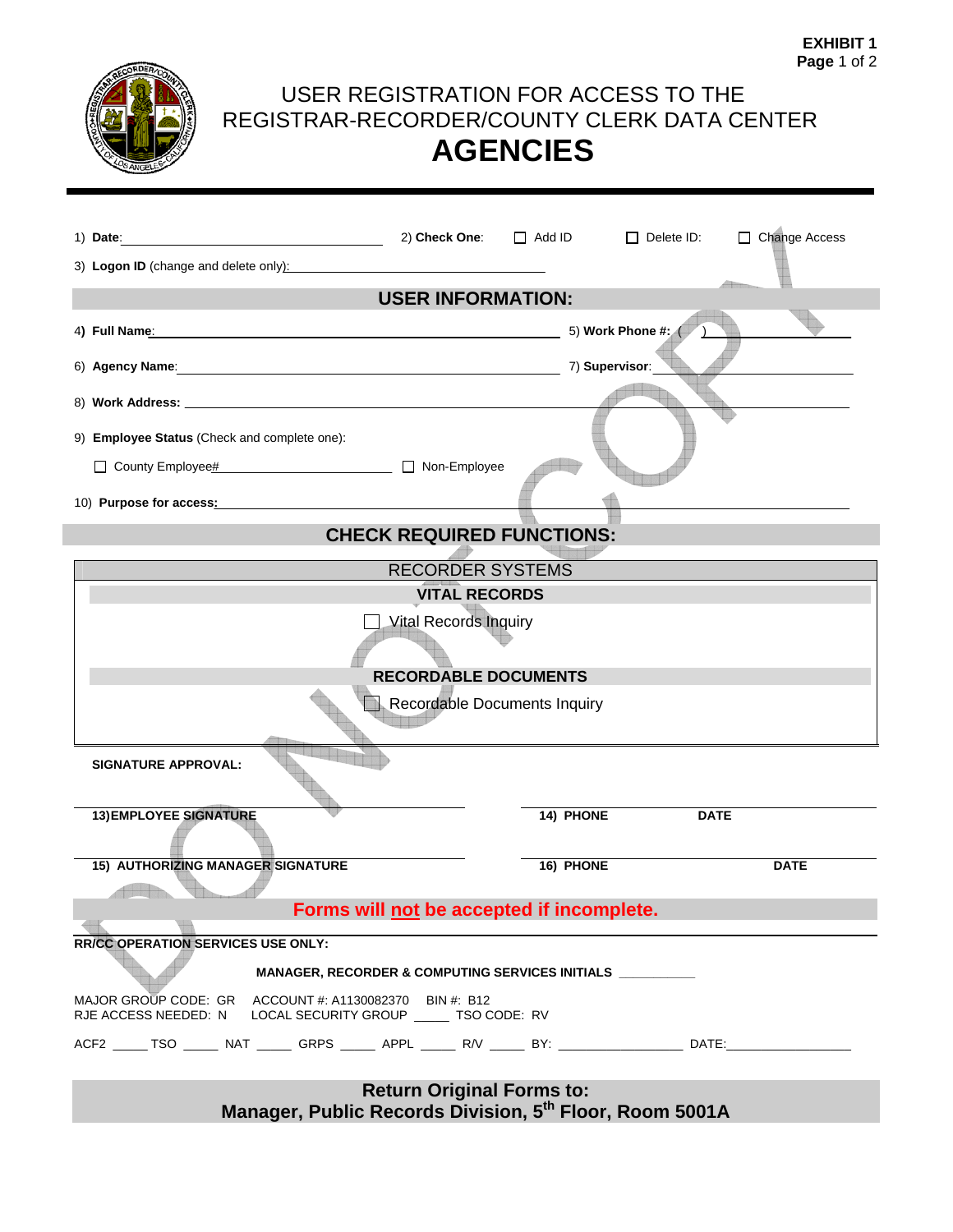#### **ACKNOWLEDGEMENT OF DATA SECURITY RESPONSIBILITIES REQUIRED FOR ACCESS TO ANY SYSTEM**

It is the policy of Los Angeles County that all persons accessing County Computer Systems, whether they be permanent, temporary, part-time, contract employees, or non-county users, are personally responsible for the protection of all County information and information processing resources that they have access to.

I hereby acknowledge that I will be held accountable for my actions in ensuring the privacy, integrity and availability of County data. I understand that my responsibilities include, but are not limited to, the following specific activities.

- I will use County data and computing resources for County management approved purpose only.
- I will protect my password and other systems access keys entrusted to me to do my job.
- I will not share my password, even if asked to do so.
- I will protect computer workstations from unauthorized use.
- I will log off before leaving the workstation.
- I will not copy any licensed or copyright software or associated documentation, even if asked to do so.
- I will bring security exposure, misuse or non-compliance situations to management's attention immediately.

I recognize that my failure to fulfill these responsibilities could result in someone abusing County resources or data while using my ID, and that the County may hold me responsible for such abuse.

**EMPLOYEE NAME (PRINT)** EMPLOYEE SIGNATURE

**EMPLOYEE NUMBER (IF COUNTY EMPLOYED) DATE** 

#### **VITAL RECORDS ACCESS – SECURITY ACKNOWLEDGEMENT REQUIRED FOR ACCESS TO VITAL RECORDS SYSTEM**

I hereby acknowledge that I will be held accountable for my actions when using the RR/CC resources. I understand that I am bound by the following:

- Any analyses, interpretations, or conclusions reached regarding the birth or death record indices are those of my own and not the Sate Department of Health Services.
- Any technical description of the birth and death record indices will be consistent with those provided by the State Department of Health Services.
- I will NOT allow public access to the birth or death indices.
- I will NOT sell, assign, or otherwise transfer the birth or death record indices.
- I will NOT use the birth or death record indices for fraudulent purposes.
- I will NOT post the birth and death record indices or any portion thereof on the Internet.
- I will NOT leave my session unattended.

*Violation of these rules will result in denied access to the indices and may result in possible misdemeanor charges punishable by imprisonment in the county jail for a period not to exceed one year, or a fine of one thousand dollars (\$1000) or by both the imprisonment and the fine, for each violation.* 

I have read and fully understand the above acknowledgement. I recognize that my willful or negligent failure to fulfill these responsibilities could result in the abuse of Registrar-Recorder/County Clerk information resources and data, and that the Registrar-Recorder/County Clerk and the County may hold me responsible for such abuse.

I certify (or declare) under penalty of perjury that the foregoing is true and correct:

**EMPLOYEE SIGNATURE PLACE (CITY) SIGNED** 

**Authorizing Manager Signature** 

**MANAGER NAME (PRINT) WE WANAGER SIGNATURE PHONE DATE**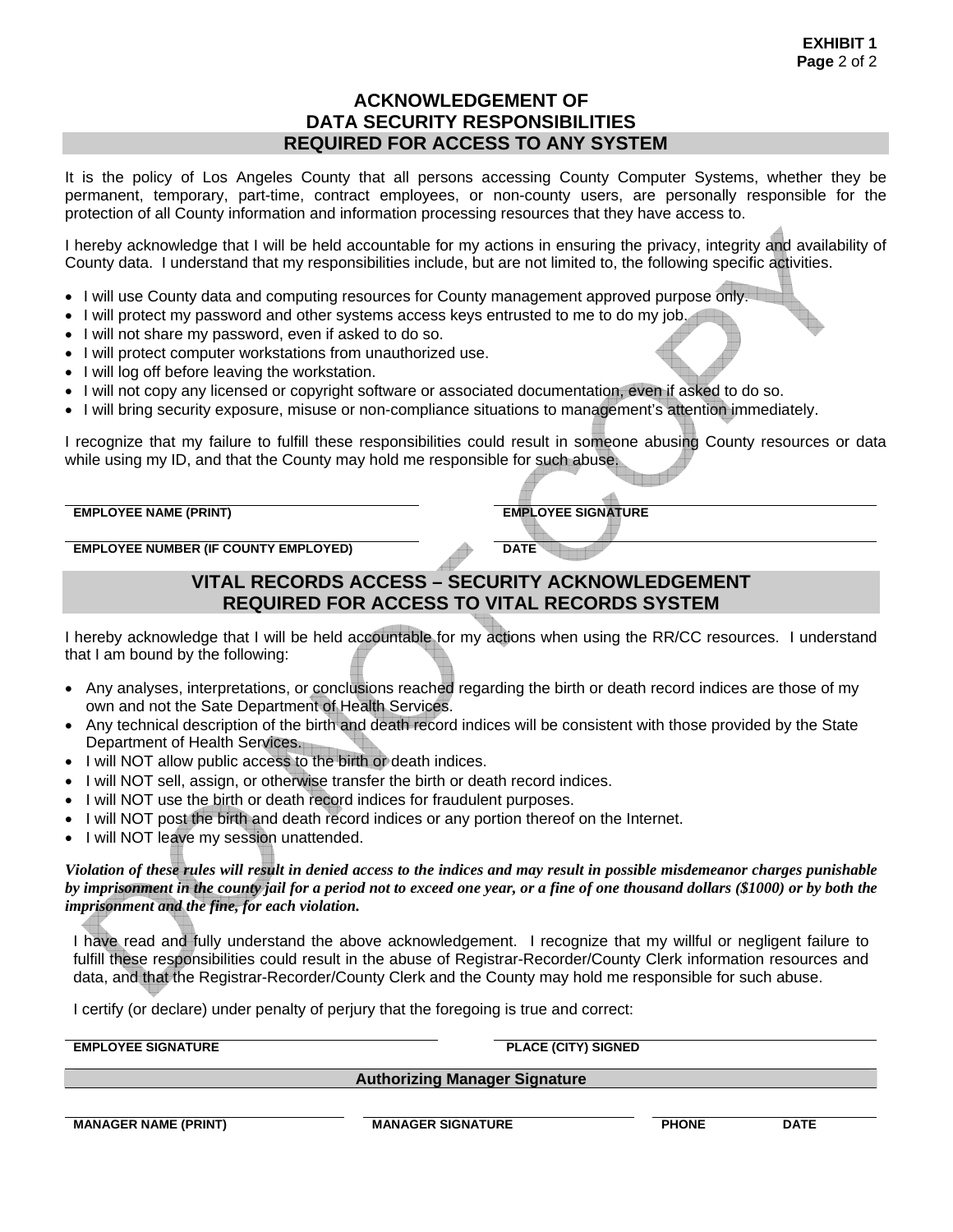## (AGENCY) **REGISTERED USER INFORMATION**

(NAME OF SYSTEM) INDEX ACCESS

As of  $\_\_\_\_\_\_\_\_\_\_\_$ 

| <b>Employee Name</b> | <b>User Division/Bureau</b> | <b>Location/Address</b> | <b>Contact Person (within</b><br>the Bureau) | <b>Contact Telephone</b><br><b>Number</b> | <b>Contact Person</b><br>email |
|----------------------|-----------------------------|-------------------------|----------------------------------------------|-------------------------------------------|--------------------------------|
|                      |                             |                         |                                              |                                           |                                |
|                      |                             |                         |                                              |                                           |                                |
|                      |                             |                         |                                              |                                           |                                |
|                      |                             |                         |                                              |                                           |                                |
|                      |                             |                         |                                              |                                           |                                |
|                      |                             |                         |                                              |                                           |                                |
|                      |                             |                         |                                              |                                           |                                |
|                      |                             |                         |                                              |                                           |                                |
|                      |                             |                         |                                              |                                           |                                |
|                      |                             |                         |                                              |                                           |                                |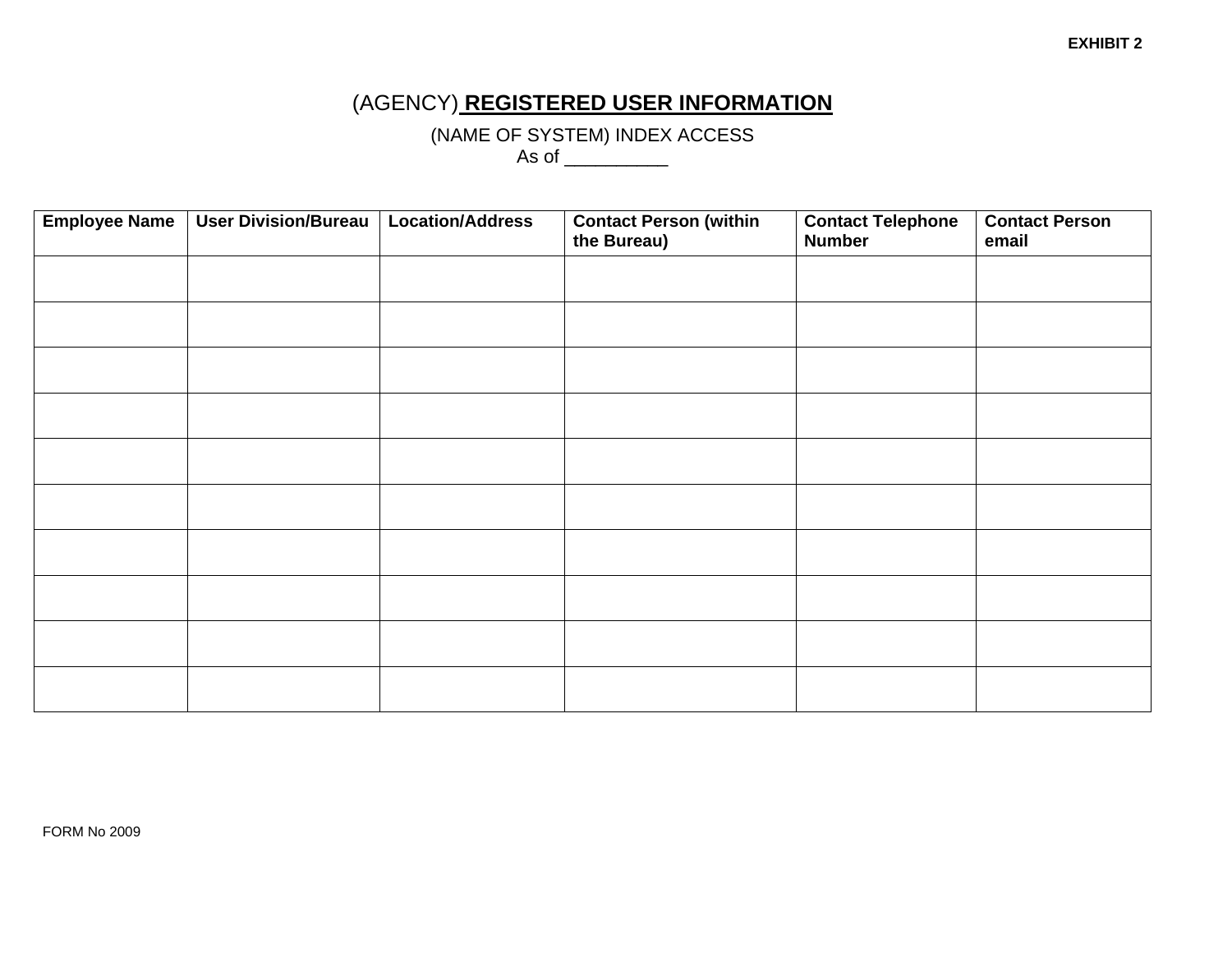# ATTACHMENT II

# (LIST)